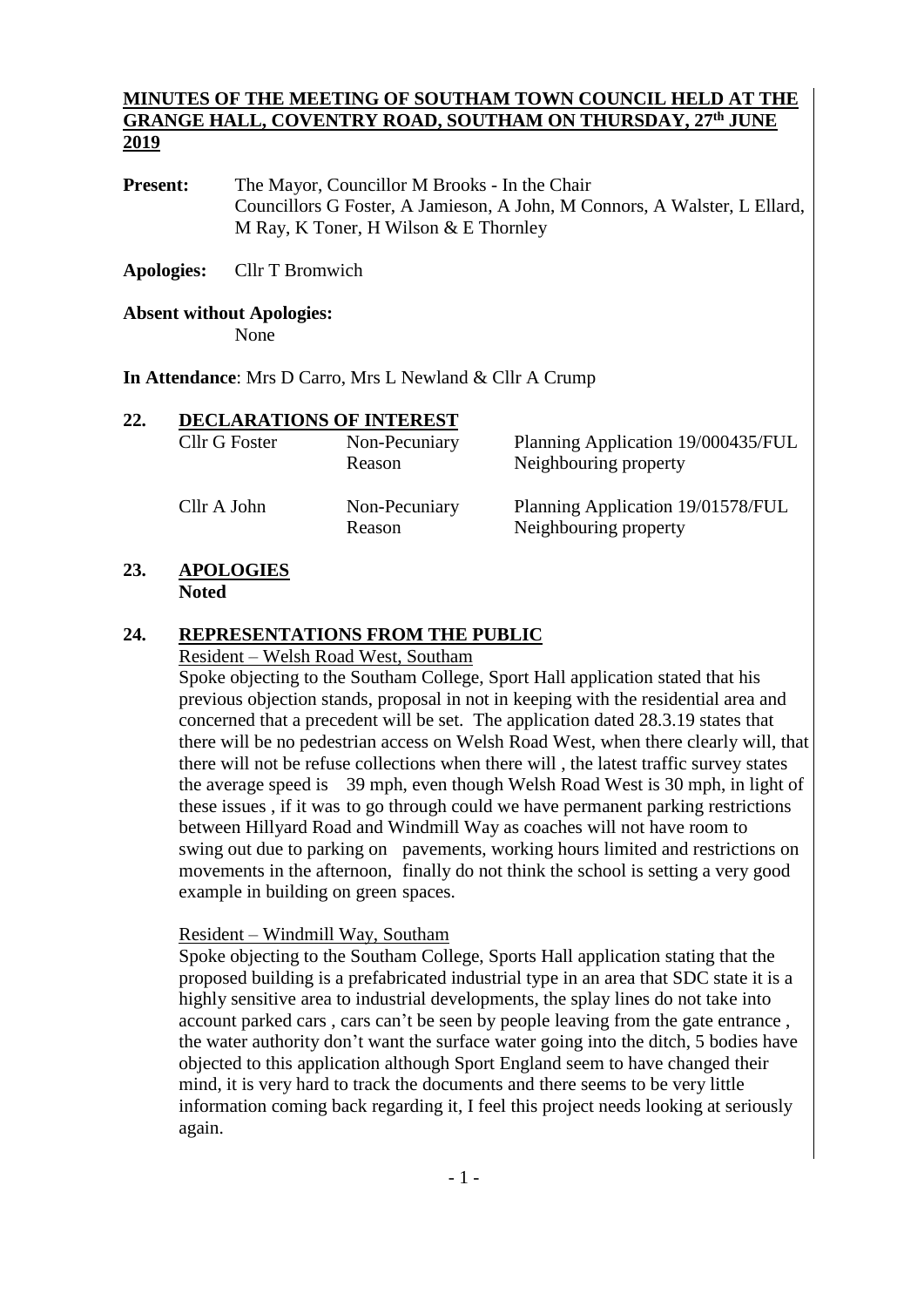Resident - Springs Crescent, Southam

Spoke stating that she wasn't happy with what was recorded in the minutes of the last meeting as it didn't record exactly was she said , she also said that her name has always been recorded in the minutes and now it isn't and it seems like you don't care.

## **25. MINUTES OF THE PREVIOUS MEETING RESOLVED:**

**That the Minutes of the meeting held on Thursday, 23rd May 2019, having previously been circulated, be confirmed and signed by the Town Mayor.** 

**26. POLICE**

No report

## **27. ACCOUNTS FOR PAYMENT**

i)Invoices were available at the meeting for inspection **RESOLVED:**

**That the payment of accounts dated June 2019, totalling £13,637.22 (details attached) be authorised.**

## **28. APPLICATIONS FOR PLANNING PERMISSION**

- **28.1** i) Council considered the applications for planning permission detailed on the schedule dated June 2019 upon which the Town Council had been consulted by Stratford District Council. (details attached)
- 28.2 ii) Planning Application decisions dated June 2019 **Noted**
- **28.3** iii) Planning Committee Meeting Dates

## **29. TOWN CLERK'S REPORT**

## **29.1 PUBLIC REPRESENTATIONS**

i)The Welsh Road West and Windmill Way residents were advised that their representation was considered under the planning item.

ii)Springs Crescent resident was advised that a summary of what a resident says is recorded , that her complaint regarding the churchyard path was reported to St James Church and they have advised that the problem has been rectified, that the reason why residents names are not stated in the minutes is due to GDPR .

#### **29.2 ACCOUNTS 2018/2019**

Members considered all documents relating to the 2018/2019 Accounts **RESOLVED:**

**i)That the Town Council has reviewed and is satisfied with the Internal Audit process and its scope and effectiveness**

**ii)That the Town Council has considered and accepts the Internal Audit Report for the financial year 2018/2019**

**iii)That the Financial and Non-Financial Risk Assessment has been reviewed by the Town Council and should be signed by the Town Mayor and Town Clerk and submitted to the External Auditor**

**iv)That the Town council has reviewed and accepted the Town Council Financial Regulations**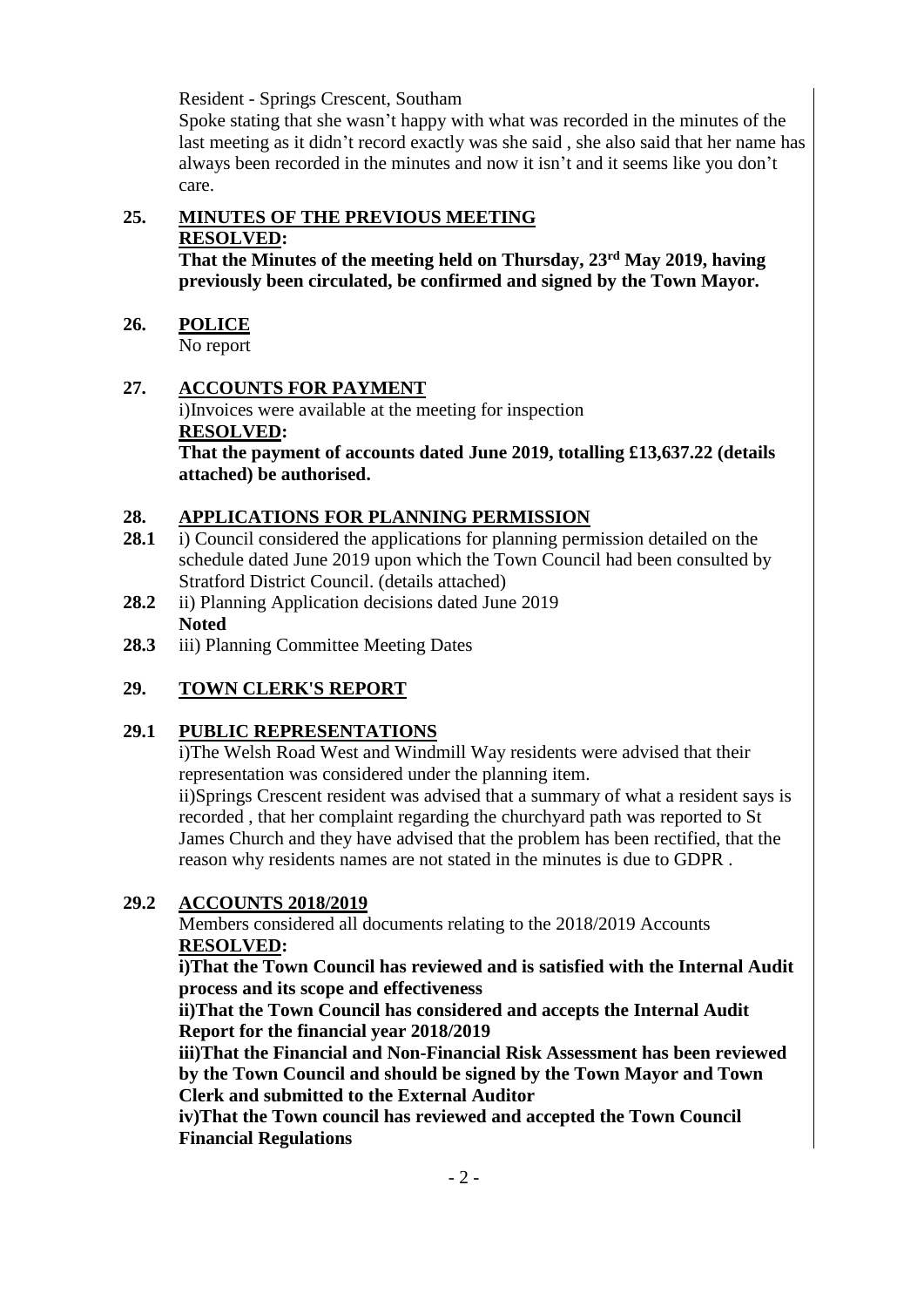**v)That the Southam Town Council Annual Governance Statement is reviewed and signed by the Town Mayor and Town Clerk and submitted to the External Auditor**

**vi)That Section1 Annual Governance Statement be signed by the Town Mayor and Town Clerk and submitted to the External Auditor**

**vii)That the Town Council has approved the accounts for 2018/2019 viii)That the Statement of Accounts be signed by the Town Mayor and Town Clerk and submitted to the External Auditor**

## **29.3 REVIEW OF POLLING DISTRICTS AND POLLING PLACES**

Members considered correspondence from Stratford District Council regarding the size and boundaries of polling districts and the location and suitability of polling places.

#### **RESOLVED:**

**i)To respond stating that the option discussed at the Audit Committee meeting in November 2014 regarding the possible use of the Welfare Hut is now not an option as the building is in disrepair.**

**ii)To advise SDC that once the Taylor Wimpey development is complete on the east of the bypass thought will need to be given to having a Polling Station on that side, there will be a Community Hall built on this development which could be used as a Polling Station**

## **29.4 TAYLOR WIMPEY – LILLEY MEADOW ESTATE**

Cllr Walster, Cllr Brooks and the Town Clerk recently met with Taylor Wimpey regarding various complaints from residents on the estate, one issue was the lack of litter bins. As the Management Contract has been finalised for this estate Taylor Wimpey said that they cannot add additional costs relating to the emptying of additional bins to the Management Contract. Taylor Wimpey have said that if they pay for some additional bins to be installed would the Town Council be willing to pay for the emptying of the bins at a cost of approx. £200 per bin per annum. **RESOLVED:**

**i)That the Town Council will pay for the emptying of additional bins ii)To write to Taylor Wimpey stating that the Council expects the appropriate number of bins to be installed on the Daventry Road development and that the emptying of them are included in the management fee** 

#### **29.5 COUNCIL MEETING DATES ENV DATES Noted**

#### **30. CORRESPONDENCE**

**30.1** Southam Christmas Lights Association & Southam Carnival – Grant Thank you **Noted**

The Grange Hall Management Committee

**The Council were advised that the Christmas Lights Association have found alternative storage that no longer involves The Grange Hall**

Southam First – Retro Revival Grant Feedback Form **Noted**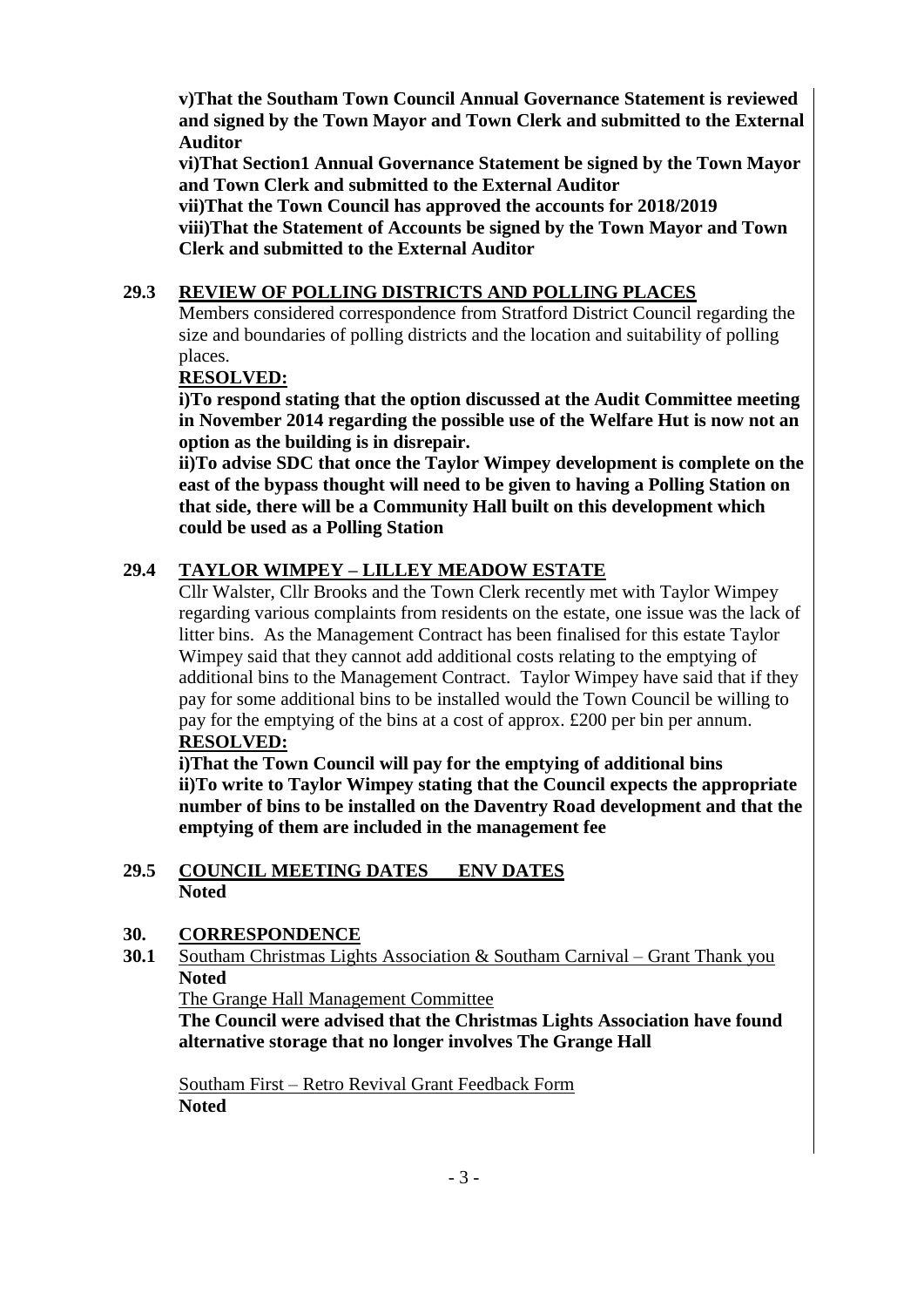#### **31. REPORTS FROM WORKING PARTIES**

#### **31.1 ENV WORKING PARTY MINUTES – 13TH JUNE 2019 Item 1 – Southam First Responders Team Restart**

James O'Neill from Ettington First Responders attended the meeting to discuss with Members how he is trying to restart the Southam First Responders and discussed what is required and how the Council could help. They need to recruit 6 people **RESOLVED:**

## **i)To advise James O'Neill of the Heart Start Training Sessions that are currently taking place in Southam**

#### **ii)That James O'Neill to provide the Town Council with a Recruitment Promotion Advert**

**iii)To provide James O'Neill with contact details for Daryl Townsend (Southam Fire Station)**

**iv)That Southam Town Council fully supports the initiative to get a Southam First Responders team in Southam**

## **Item 2 – O'Brien Developments**

Steve Bromley (Planning Consultant) and his client Simon O'Brien attended the meeting to discuss their proposal to open up land for public access funded by the development of two dwellings.

#### **RESOLVED:**

**That a meeting will take place on site, prior to the next ENV meeting at 6.30pm on Thursday 11th July 2019**

## **Item 3 – Annual Accounts 2018/2019**

Members considered the accounts, had a couple of queries regarding the extended trial balance sheet, but were happy with the accounts.

#### **Item 4 – Promoting Southam and the Town Centre**

Members considered Cllr Foster's report

#### **RESOLVED:**

**i)That a separate working party meeting would take place in July to brainstorm ideas**

**ii)Members agreed that to launch a "Home of Southam Cake" competition**

## **Item 5 – Calling Cards**

Members considered Cllr Foster's proposal that all Councillors and staff have a calling card (a type of business card) at a cost of  $\pounds 10$  + vat for 100. Members all agreed that having cards was a good idea, however it was agreed that it

would be better if all Councillors had a Town Council gov.uk email address. **RESOLVED:**

**i)That Cllr Thornley will investigate a better price for the cards ii)To establish if all Councillors can have a town council.gov.uk email address probably using an Office 365 exchange account email** 

#### **Item 6 – Low Carbon Event**

Members considered Cllr John's report **Noted**

#### **Item 7 – 3 Tier Rural Transport Event**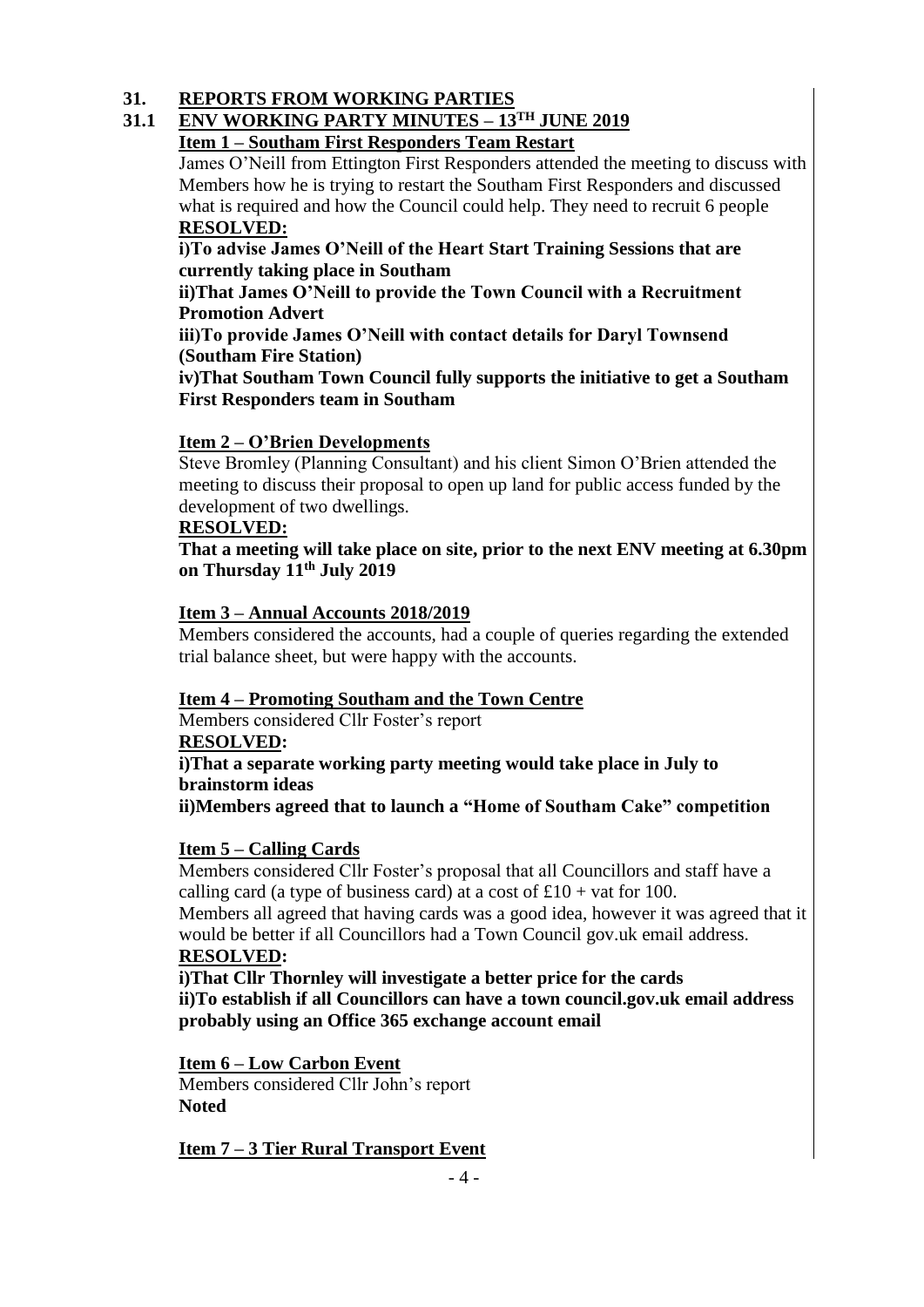Members considered WCC invite to attend the 3 Tier Transport Event and give a presentation on the Southam Transport Volunteer Service **RESOLVED:**

**That Cllr L Ellard will do the presentation with the support of the Town Clerk**

**Item 8 – Alleged Gravestone Damage** Members considered the complaint **RESOLVED: i)To await a response from the Contractor ii)To ascertain from the complainant what they are wanting the Council to do?**

#### **Item 9 - Councillor Surgeries**

#### **RESOLVED:**

**That the surgeries continue to be held on the 2nd Saturday of the month, at the library and that promotion of the surgeries is improved**

#### **Item 10 – Representatives to Outside Bodies**

Members reviewed the list and agreed the representatives; Members also discussed the Southam in Bloom - Floral Fountain

#### **RESOLVED:**

**i)The agreed 'Representatives to Outside Bodies' is attached ii)That the Town Council will accept liability for the planter that Southam in Bloom want to install, so that WCC will give authorisation for the planter to be installed in Wood Street**

**Item 11- Planning Application RECOMMENDATION: See attached**

#### **31.2 COMMUNITY FORUM 12TH JUNE 2019 – CLLR JOHN REPORT Noted**

#### **31.3 MERESTONE PARK PATH**

Members were advised that the work on the path is currently taking place, however a problem has been identified regarding the timber edging. The quote was originally based on replacing some edging that was needed but it has become apparent that the edging is in worse condition than first thought and it would be better if all the edging was replaced.

#### **RESOLVED:**

**To replace all of the timber edging at a total cost of £4400 + VAT**

#### **32 INFORMATION FROM COUNTY AND DISTRICT COUNCILLORS**

Cllr Crump advised the following:

- **Been out to various areas cutting back shrubs etc.**
- **Helping with Rubbish Friends**
- **Dealing with complaints at Southam Primary School regarding parking and is arranging for Civil Enforcement Officer patrols**
- **Dealt with a problem tree at the Leisure Centre**
- **Attended the Low Carbon Event**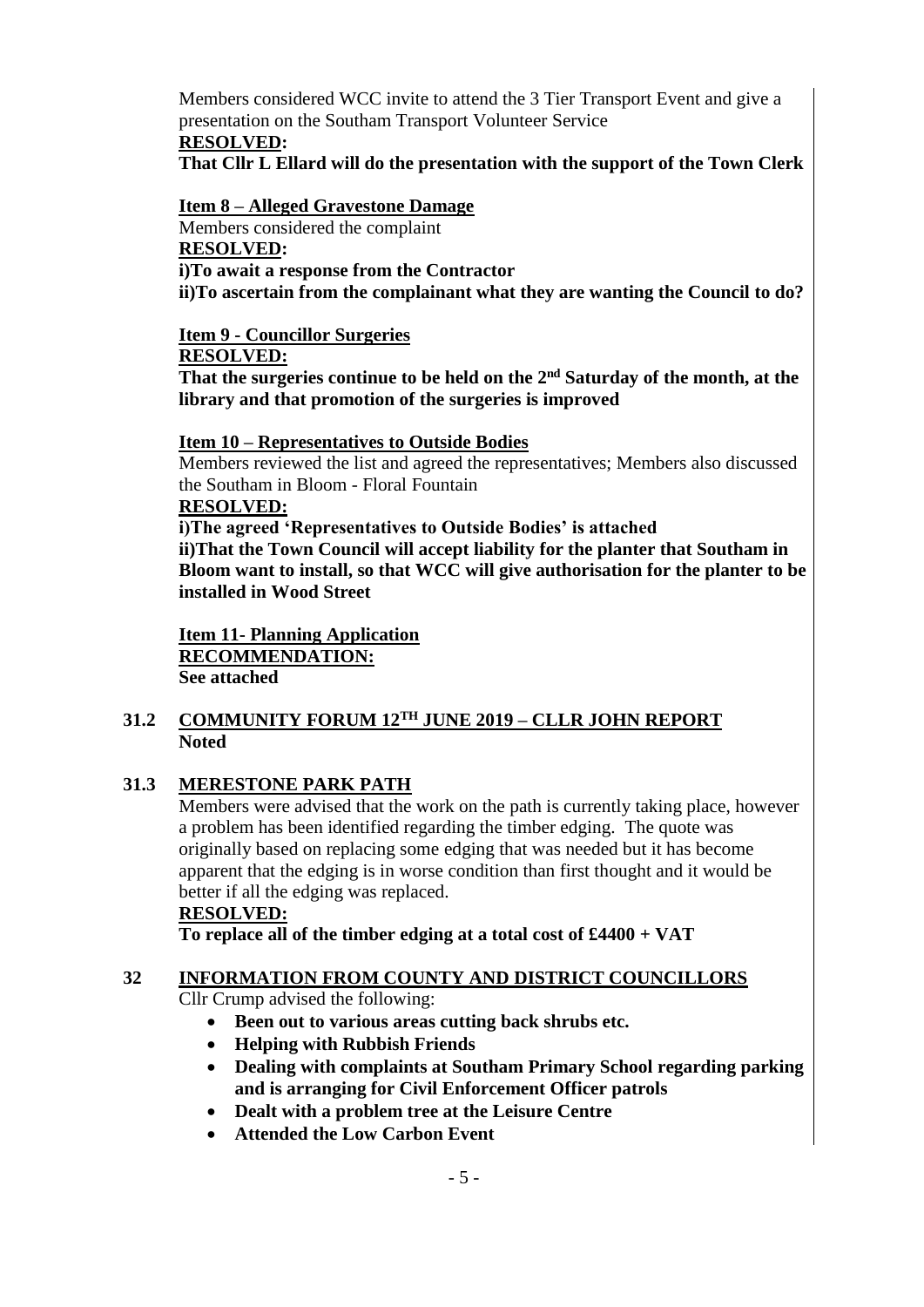- **Dealing with path issues at Park Lane and Tithe Lodge**
- **Working with Paul Taylor (WCC Office) regarding speeding mitigation on Welsh Road East**
- **Will ask for the speed limit to be moved on both Welsh Road East and Daventry Road to take into account the new junctions serving the new housing estate**
- **Will discuss with Karen Dixon attendance at a meeting regarding HS2 Low frequency Sound**

# **33. EXCLUSION OF THE PUBLIC FROM THE MEETING**

It was moved and

**RESOLVED: that pursuant to Section 1(2) of the Public Bodies (Admission to Meetings) Act 1960 the public be excluded from the meeting because publicity would be prejudicial to the public interest by reason of the confidential nature of the business to be transacted**

# **34. STAFF SALARIES AND PAYMENT FOR SERVICES RESOLVED:**

**To authorise the payment of staff salaries dated June 2019**

**The Meeting closed at 8.40 pm**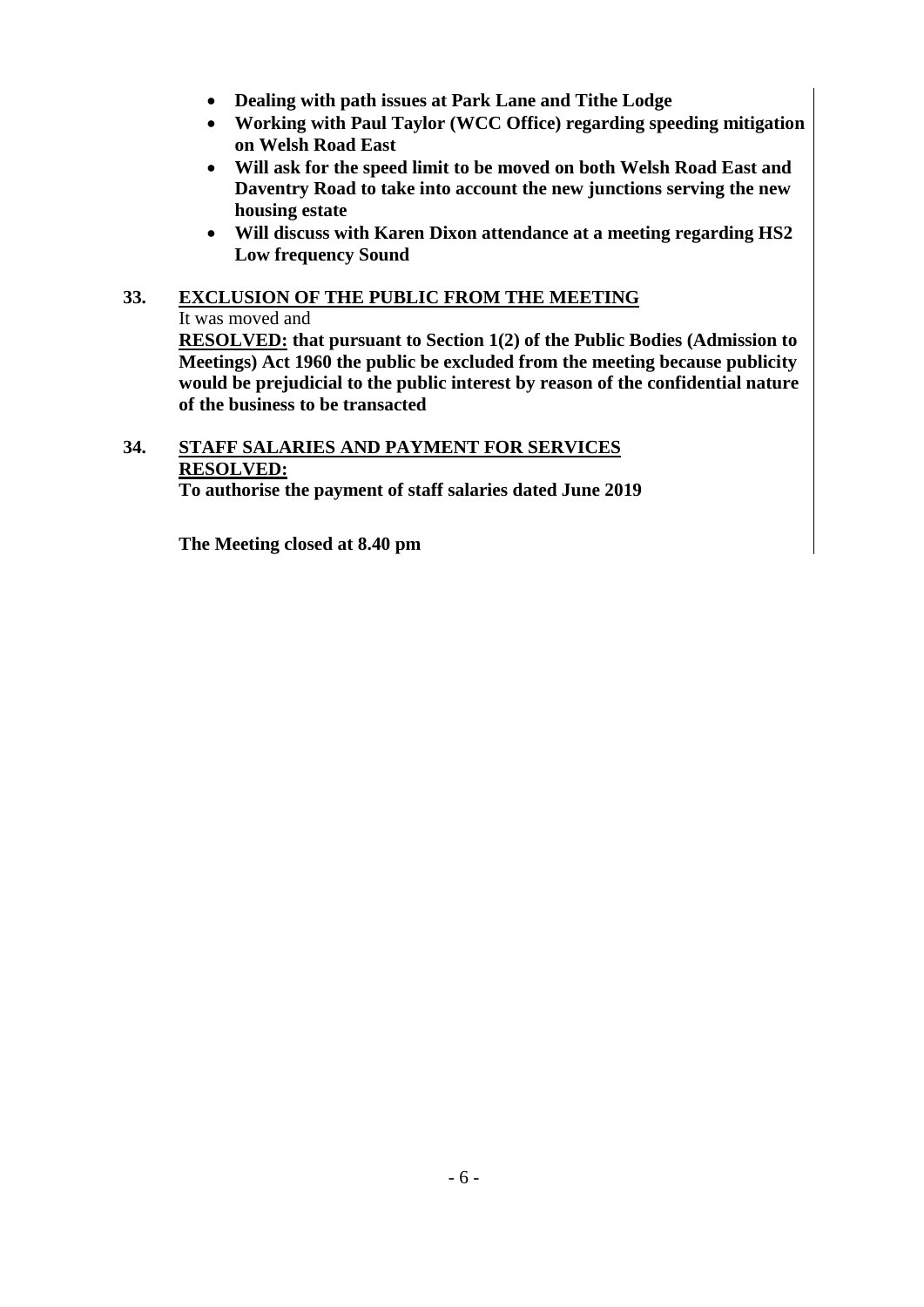|                            | <b>Southam Town Council Financial Year 2019-2020</b> |                                       |                                                                                                        |                  |                 |                                    |                   |  |
|----------------------------|------------------------------------------------------|---------------------------------------|--------------------------------------------------------------------------------------------------------|------------------|-----------------|------------------------------------|-------------------|--|
|                            |                                                      |                                       | Accounts Payable June 2019                                                                             |                  |                 |                                    |                   |  |
| Voucher Budget Payee<br>No | Line                                                 |                                       | <b>Details</b>                                                                                         | Chq No           | Gross<br>Amount | <b>VAT</b><br>(to be<br>reclaimed) | <b>Net Amount</b> |  |
| 50                         | 47                                                   | Blake, J                              | Volunteer Driver Reimbursement                                                                         | 108652           | £16.80          |                                    | £16.80            |  |
| 51                         | 47                                                   | Branston, J                           | Volunteer Driver Reimbursement                                                                         | 108653           | £102.00         |                                    | £102.00           |  |
| 52                         | 47                                                   | Commander, L                          | Volunteer Driver Reimbursement                                                                         | 108654           | £47.70          |                                    | £47.70            |  |
| 53                         | 47                                                   | Ferguson, G                           | Volunteer Driver Reimbursement<br>108655                                                               |                  | £67.05          |                                    | £67.05            |  |
| 54                         | 47                                                   | Harris, A                             | Volunteer Driver Reimbursement                                                                         | 108656           | £68.40          |                                    | £68.40            |  |
| 55                         | 47                                                   | Houston, M                            | <b>Volunteer Driver Reimbursement</b>                                                                  | 108657           |                 |                                    | £72.75            |  |
| 56                         | 47                                                   | Meacham, B                            | Volunteer Driver Reimbursement                                                                         | 108658           | £32.70          |                                    | £32.70            |  |
| 57                         | 47                                                   | Owen P                                | Volunteer Driver Reimbursement                                                                         | 108659           | £52.20          |                                    | £52.20            |  |
| 58                         | 47                                                   | Taylor, W M                           | Volunteer Driver Reimbursement                                                                         | 108660           | £45.00          |                                    | £45.00            |  |
| 59                         | 47                                                   | White, G                              | Volunteer Driver Reimbursement                                                                         | 108661           | £216.00         |                                    | £216.00           |  |
| 60                         | 47                                                   | Wood, J                               | Volunteer Driver Reimbursement                                                                         | 108662           | £65.92          |                                    | £65.92            |  |
| 61                         | 46                                                   | 4 Counties Ground Maintenance         | Church Yard Mowing April, May,<br>June: 2 visits each                                                  | 108663           | £1,260.00       |                                    | £1,260.00         |  |
| 62                         | 11                                                   | Arrowscape                            | Annual website maintenance                                                                             | 108664           | £616.00         |                                    | £616.00           |  |
| 63                         | 4                                                    | <b>Blythe Liggins Solicitors</b>      | Updating employment contract                                                                           | 108665           | £2,925.60       | £487.60                            | £2,438.00         |  |
| 64                         | 47                                                   | <b>British Telecommunications PLC</b> | Volunteer Office phone                                                                                 | 108666           | £52.68          | £8.78                              | £43.90            |  |
|                            | 65 39, 37, 31<br>&ER                                 | Carro, Mr Richard                     | Maintenance Contract; Dog Bin<br>installation, litter pick Grange Hall<br>& Peace Garden, moss removal | 108667           | £928.46         |                                    | £928.46           |  |
| 66                         | 10                                                   | <b>Clear Sound Security</b>           | Intruder Alarm maintenance &<br>monitoring                                                             | 108668           | £768.00         | £128.00                            | £640.00           |  |
| 67                         | 42                                                   | Electrical & Heating Maintenance      | Capital expenditure: replacement<br>water cylinder to Grange Hall; 50%<br>to be recovered from SDC     | 108669           | £1,788.00       | £298.00                            | £1,490.00         |  |
| 68                         | 18                                                   | Express Print & Design                | June Newsletter                                                                                        | 108670           | £578.40         | £96.40                             | £482.00           |  |
| 69                         | 37                                                   | Goode Clean                           | Bus stop shelter cleaning                                                                              | 108671           | £45.00          |                                    | £45.00            |  |
| 70                         | 11                                                   | Inside IT Solutions Ltd               | IT monthly Support, broadband &<br>Office 365. Inv4820                                                 | 108672           | £13.01          | £2.17                              | £10.84            |  |
| 71                         | $\overline{c}$                                       | Jones, Mr Paul                        | Internal Audit fee                                                                                     | 108673           | £500.00         |                                    | £500.00           |  |
| 72                         | 8                                                    | Konica Minolta                        | Photocopier maintenance contract                                                                       | 108674           | £128.20         | £21.37                             | £106.83           |  |
| 73                         | 46                                                   | Limebridge Rural Services Ltd         | Visit 4&5 of 16 Amenity<br>Maintenance<br>Carnival toilet facilities                                   | 108676<br>108677 | £2,246.06       | £374.34                            | £1,871.72         |  |
| 74                         | 40                                                   | Shaw Loos                             |                                                                                                        |                  | £456.00         | £76.00                             | £380.00           |  |
| 75                         | 22                                                   | Starre                                | Dementia Poster A1 full colour                                                                         | 108678           | £18.99          |                                    | £18.99            |  |
| 76                         | 31                                                   | <b>Stratford District Council</b>     | Dog & Litter Bins                                                                                      | 108679           | £134.23         | £22.37                             | £111.86           |  |
| 77                         | 8                                                    | Viking                                | Office supplies                                                                                        | 108680           | £103.22         | £17.20                             | £86.02            |  |
| 78                         | 21                                                   | WALC                                  | Training courses x 7: Deputy Clerk                                                                     | 108681           | £150.00         |                                    | £150.00           |  |
| 79                         | 17                                                   | Travel expenses D Carro               | various meetings                                                                                       | 108682           | £67.50          |                                    | £67.50            |  |
| 80                         | 17                                                   | Travel expenses C Gwillam             | training                                                                                               | 108683           | £18.85          |                                    | £18.85            |  |
| 81                         | 17                                                   | Travel expenses L Newland             | training / mayor making                                                                                | 108684           | £49.50          |                                    | £49.50            |  |
|                            |                                                      |                                       | Total                                                                                                  |                  | 13634.22        | 1532.23                            | £12,101.99        |  |
|                            |                                                      |                                       |                                                                                                        |                  |                 |                                    |                   |  |
|                            |                                                      |                                       |                                                                                                        |                  |                 |                                    |                   |  |
|                            |                                                      |                                       |                                                                                                        |                  |                 |                                    |                   |  |
|                            |                                                      |                                       |                                                                                                        |                  |                 |                                    |                   |  |
|                            |                                                      | <b>Town Clerk</b>                     |                                                                                                        |                  |                 |                                    |                   |  |
|                            |                                                      |                                       |                                                                                                        |                  |                 | <b>Councillors</b>                 |                   |  |